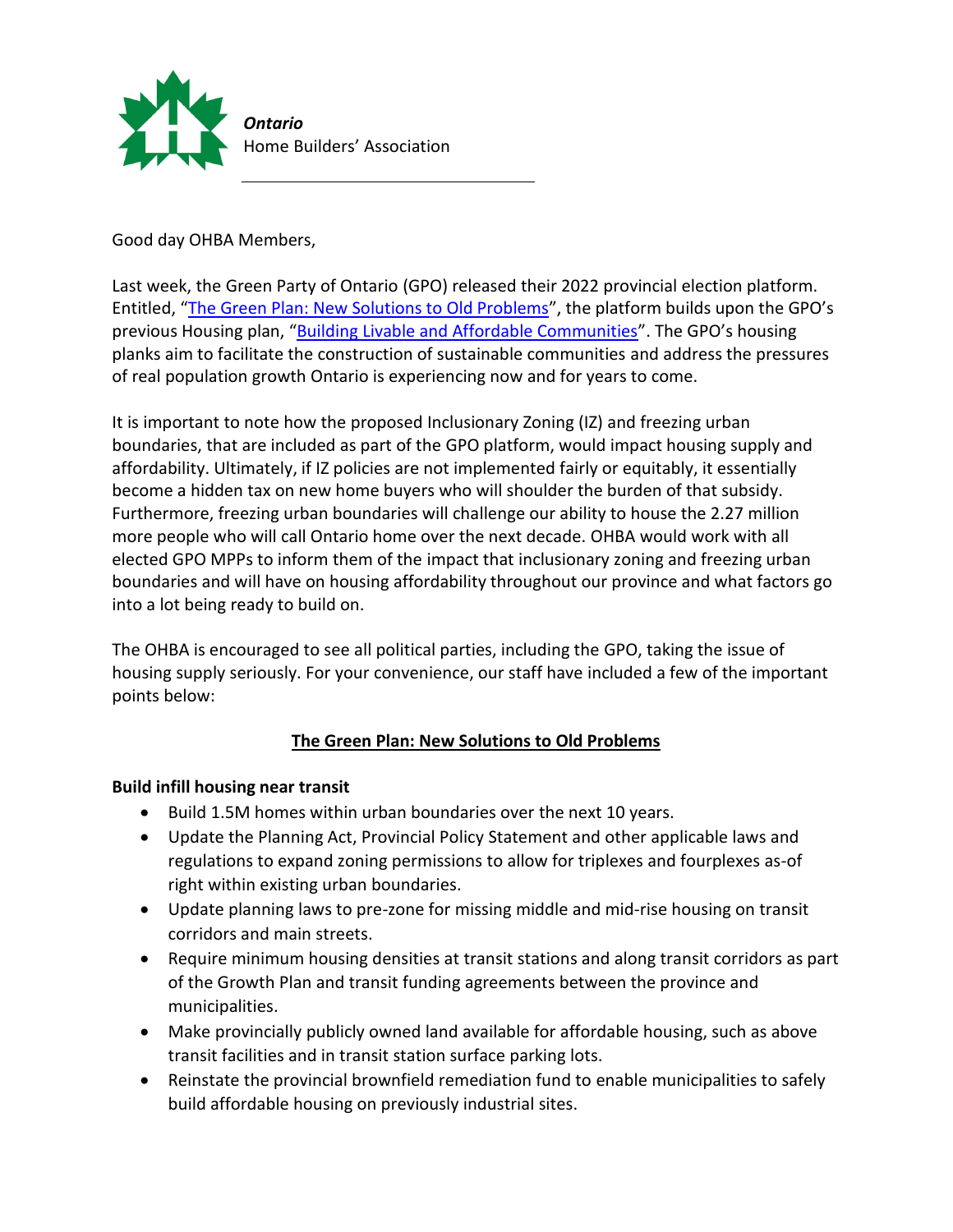- Encourage the construction of housing on commercial properties, such as abandoned plazas and warehouses, where safe and appropriate.
- End mandatory minimum parking requirements for all new developments when they are constructed.

### **Affordable Housing Supply**

- Mandate inclusionary zoning and require a minimum of 20% affordable units in all housing projects above a certain size.
- Accelerate the development approval processes for projects led by or in partnership with non-profit housing providers, and provide low-interest loans via a new revolving fund.

## **Pathways to ownership**

- Allow single family dwellings to be divided into multiple condominium units.
- Consult on and develop a down payment support program to help low and middle income first-time homebuyers.
- Develop alternative homeownership pilot programs such as cohousing, tiny homes, and rent-to-own to assist low and middle income first-time homebuyers.
- Increase incentives and streamline the application process for first-time homeowners to add affordable rental units to their primary residence.

### **Rental**

- Reinstate rent controls on all units to regulate rental increases year-to-year and implement vacancy control.
- Extend financial support to 311,000 Ontario households via the portable housing benefit.
- Establish a clear system for above-guideline rent increases that governs which renovations are necessary and can qualify for an increase in rent.
- Update sections of the *Residential Tenancies Act* that deal with the state of repair for multi-unit buildings to ensure tenants have homes that are safe.
- Strengthen rules and penalties for renovictions.

### **Address Speculation**

- Implement a database that tracks pre-construction condo sales. Developers would be required to collect and report comprehensive information about buyers to provincial tax authorities to ensure compliance.
- Implement a multiple property speculation tax on people and corporations who own more than two houses or condominium units in Ontario. The tax will begin at 20% on the third home and increase with each additional property owned.
- Work with municipalities to implement a province-wide vacant homes tax.
- Implement an anti-flipping tax on quick turnaround sales.